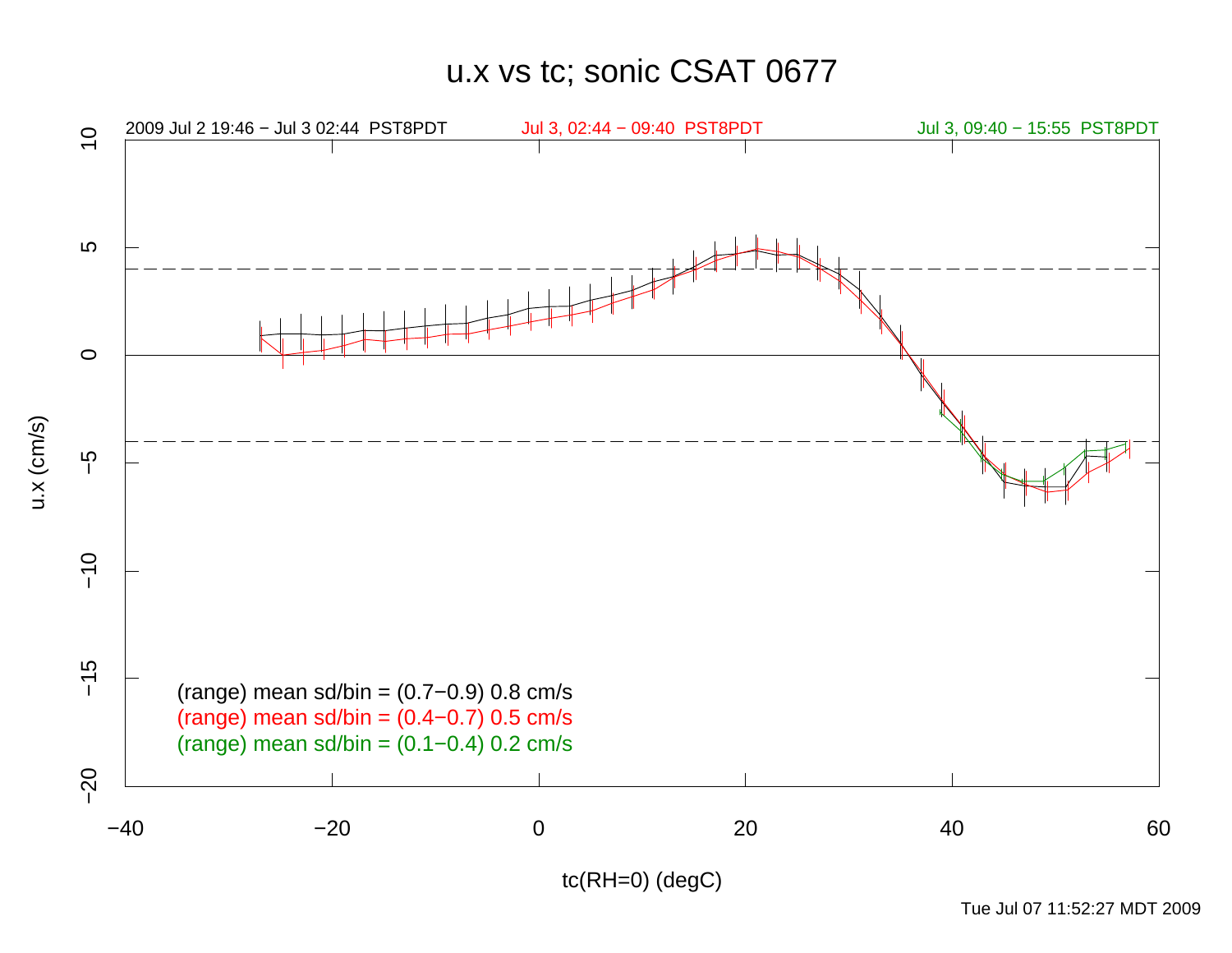u.y vs tc; sonic CSAT 0677



Tue Jul 07 11:52:33 MDT 2009